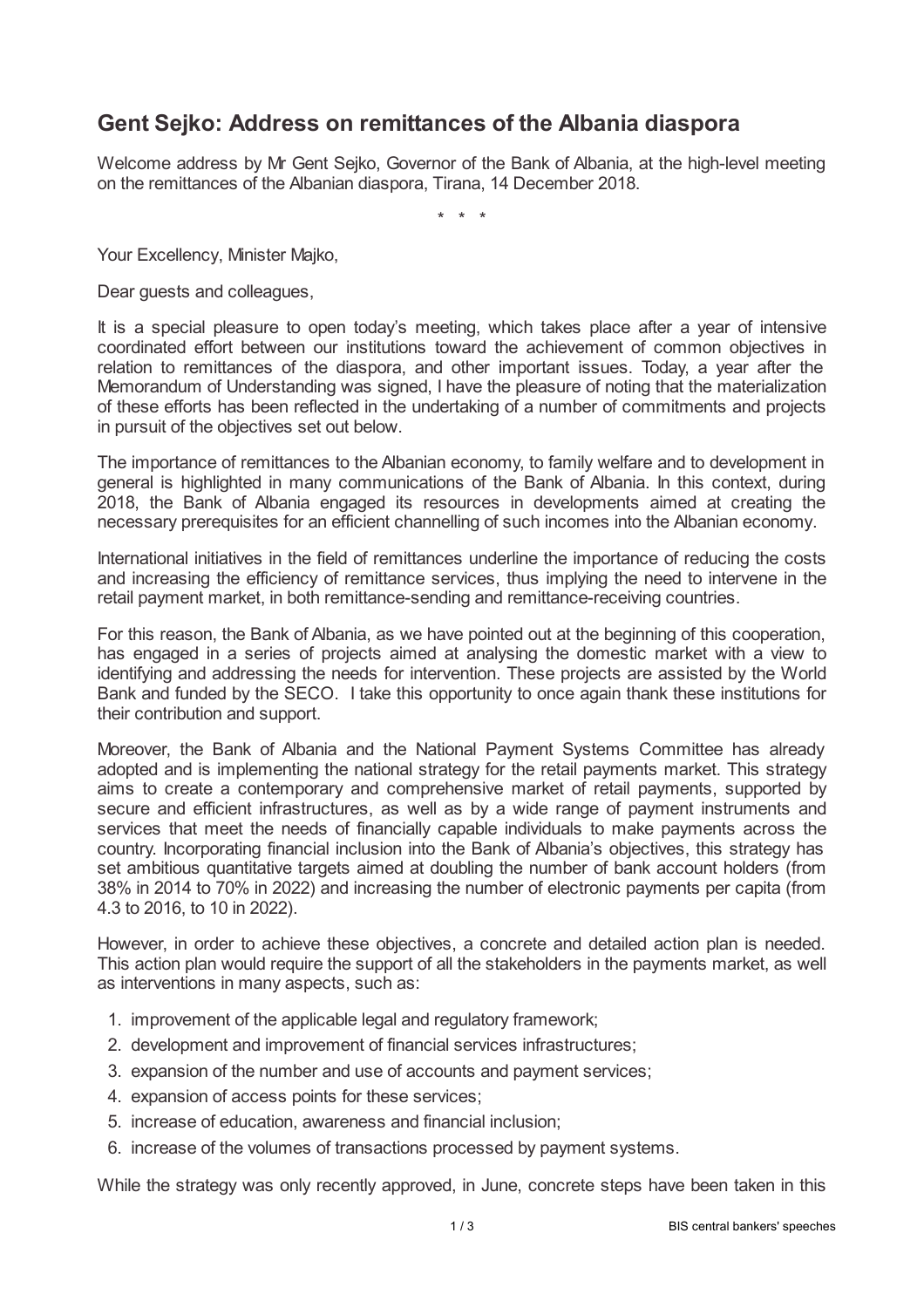regard, for example, the drafting of the bill "On Payment Services in the Republic of Albania", which transposes the revised directive of the European Union "On payment services" (PSD2). The adoption and implementation of this bill is considered to have a direct impact for fostering competition and innovation in the field of retail payments, thus promoting efficiency and reduction of the costs for using them. Moreover, the bill is expected to enhance transparency in the services provided by the market and to create a consolidated framework on consumer protection, a very important component for our market. Last but not least, the bill also aims to expand the presence of bank services across the territory of the country (including rural areas).

Beyond legal improvements, important steps have been noted in the framework of financial education. I would like to highlight the initiative undertaken in cooperation with the World Bank, and funded by the SECO, for the implementation of Project Greenback 2.0 in Berat. This project consists in enhancing financial inclusion and financial education for emigrants and their families, who receive these funds, as well as in establishing effective channels in terms of costs for the delivery of these funds.

In addition, to expand the market knowledge regarding remittances, in June, the Bank of Albania published "Remittances: A support for development". This publication is entirely dedicated to remittances and adopts a comprehensive approach to various aspects in the domestic market. Some of these aspects are the macro-level analysis of remittances and their impact on development in general and on the receiving families; the analysis of the infrastructure of the remittances market in Albania, and the need for intervention, as well as providing adequate statistics on remittances.

An important step in the framework of financial education was also undertaken by the Albanian Association of Banks. In June, a memorandum of cooperation was signed on establishing the Albanian Network for Financial Education and fostering inter-institutional cooperation and coordination in the field of financial education.

However, there is still much to be done, despite the developments I mentioned earlier. In this context, I would like to invite you all to continue with the efforts made so far, with the same intensity, in order to modernize the domestic payment market.

In the medium term, the Bank of Albania will focus its efforts on a number of initiatives, notably on further legal developments and infrastructure improvements.

An important step in the medium term is the drafting of the bill "On the payment account". The bill will transpose the European Union Directive "On the Payments Account" and promote transparency by creating a public register to present all commissions applied by institutions, which can be easily compared.

At the same time, during this period, the Bank of Albania will engage in a number of infrastructure developments that support financial inclusion, reduce the costs of using these instruments and is estimated to have an impact on the remittance market, mainly from the point of view of remittance receivers and their use. Here we can mention the creation of a national platform for processing payments in real time (instant payment and processing of card payments). The platform creates conditions for the development of innovative and low-cost services and also aims at market segments that create ample volumes by targeting state institution payments as well as daily payments that Albanian citizens make.

Last but not least, I would like to thank the Government of Albania for the importance it places on this matter and its continuous support. In particular, I would like to thank the ministries such as the Ministry of Diaspora and the Ministry of Finance and Economy for their support and fruitful cooperation. I am confident that we will continue, with the same intensity, our joint efforts to integrate this very important factor into the Albanian economy at the fastest and broadest extent possible.